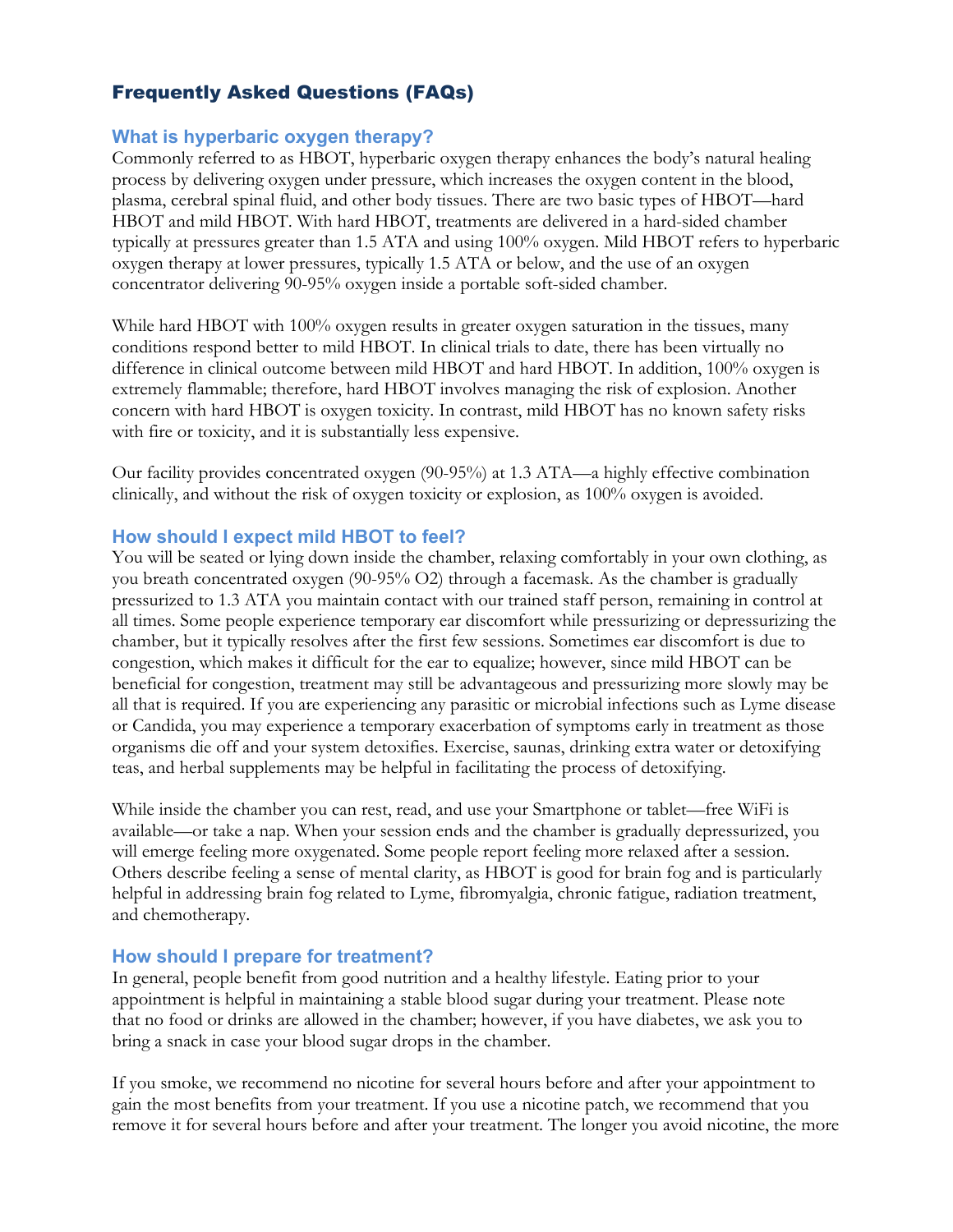tissue oxygenation will be able to benefit you.

We ask that you remove your shoes, wear comfortable clothing, and avoid wearing any scents/perfume/cologne as other people may be sensitive to them. No sharp objects or incendiary devices (matches, lighters) are allowed in the chamber.

It is very important to keep us informed of any changes to medications or your medical status. Let our staff know if you have a cold or sinus congestion, as this condition may make it more difficult to equalize your ears and require slower pressurization of the chamber.

Finally, we recommend emptying your bladder immediately prior to your session to avoid discomfort while under increased pressure.

#### **How frequently should I receive treatments?**

A physician's (DC, ND, DO, or MD) referral (click here http://communityhyperbaric.com/?p=450) is required to receive mild HBOT treatments or to purchase a portable hyperbaric chamber. Your treatment plan will vary according to the type of health issues you are managing. Treatment plans for optimizing surgical outcomes, joint replacement, or enhancing athletic performance may consist of 10-20 sessions; 5-10 prior to the surgery, and 5-10 post-surgery. If you are dealing with underlying issues such as diabetes or heart disease, or you are a smoker, 20-30 sessions may be more appropriate. Interstitial cystitis generally requires 30 sessions. Patients dealing with surgery or wound healing following cancer treatment will likely require 40 sessions. For patients addressing chronic and neurological issues, such as rheumatoid arthritis, Lyme disease, autism, traumatic brain injury, or stroke, repeated series of 40 sessions may be required, depending on the extent and severity of the condition and other underlying health issues.

Many physicians recommend an initial group of 40 sessions, 60-90 minutes in duration, 5-6 days per week. Our staff is available to work with your physician to determine what frequency and duration would be appropriate for you, based on your particular condition/disease and current health status. Studies show that frequency of treatment is important in achieving optimal outcomes.

## **If I am dealing with a chronic condition that is responding to hyperbaric oxygen therapy, do I need to take a break after 40 sessions?**

No, you do not and, in fact, it may be counterproductive. Any time you take a break, there may be some degree of regression in any tissue that is still suffering from hypoxia (lack of oxygen). The cells that are dividing into the hypoxic zone loose their oxygen supply and are not yet able to sustain that growth. Until the tissue has undergone sufficient treatment to allow neo-vascularization to occur, these cells have no permanent supply of oxygen to support cellular division and tissue repair, stem cell proliferation, mitochondrial switching, etc. that occurs under hyperbaric conditions. Consistent, frequent treatment supports these processes.

## **Is mild HBOT safe? Are there any risks?**

Generally, mild hyperbaric oxygen therapy is very safe. Otic barotrauma (ear pain) is a risk due to difficulty equalizing ear pressure. It is typically quite temporary and easily controlled. Yawning or swallowing can remedy it—similar to what one would do when taking off and landing in an airplane.

Our facility provides concentrated oxygen (90-95%) at 1.3 ATA—a highly effective combination clinically, and without the risk of oxygen toxicity or explosion, as 100% oxygen is avoided.

#### **Are there any reasons a person should NOT go into a mild hyperbaric chamber?**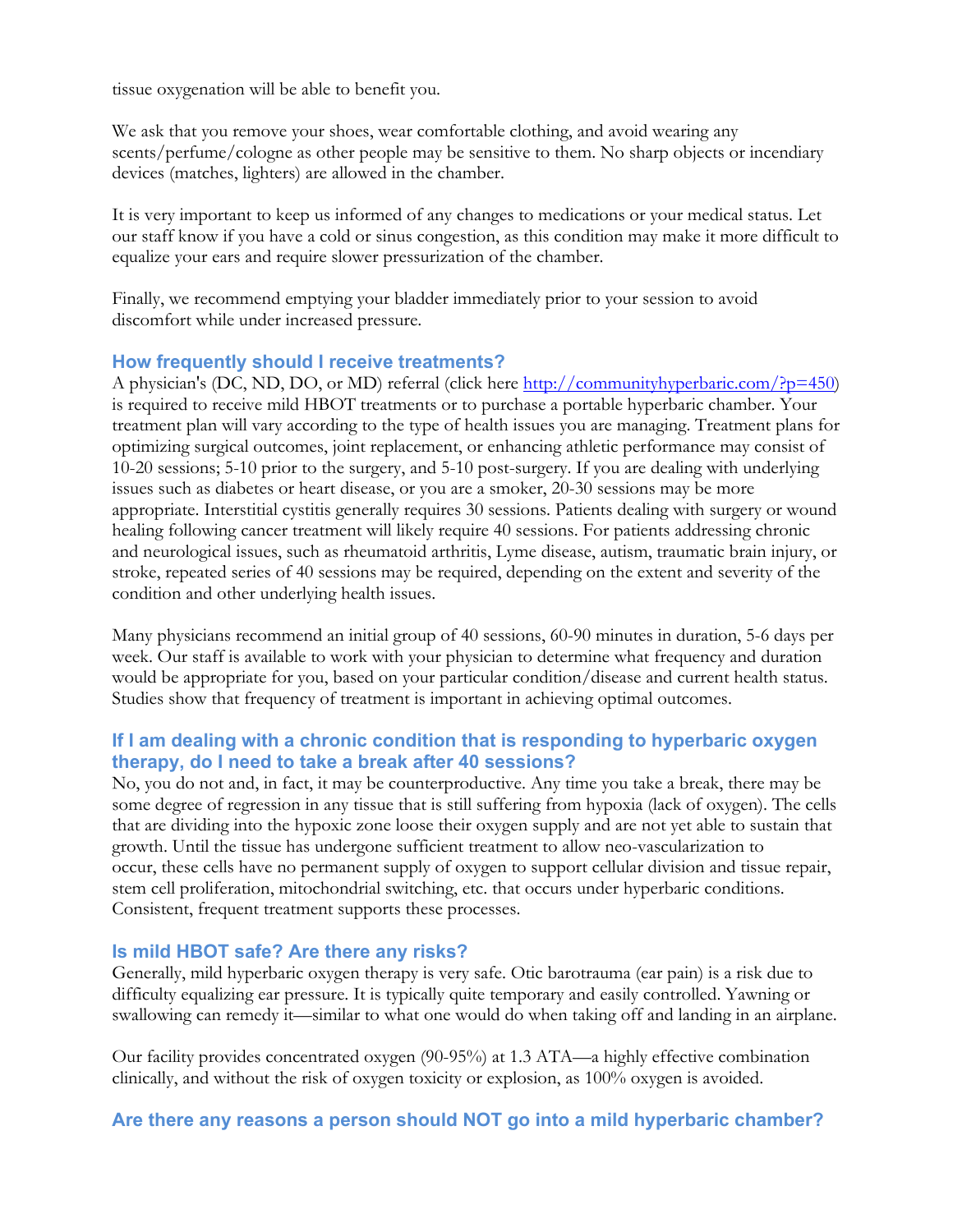The only absolute contraindications to mild HBOT are pneumothorax and air-trapping emphysema. Other issues such as seizures, myopia (nearsightedness), cataracts, and oxygen toxicity do not relate to mild HBOT therapy in a soft chamber and are unheard of at pressures below 1.5 ATA.

If you are taking the following medications you should speak with your provider about discontinuing them prior to receiving mild HBOT.

- Cis-Platinum—a chemotherapy agent
- Disulfiram (Antabuse®)—an oral tablet used to treat chronic alcoholism
- Doxorubicin (Adriamycin®)—a chemotherapy agent
- Mafenide Acetate (Sulfamylon®)—a topical cream used to prevent and treat bacterial or fungal infections

# **What are the benefits of HBOT?**

Benefits provided by mild hyperbaric oxygen therapy are the result of extra oxygen being carried to the tissues and organs of your body, providing you with one or more of the following effects:

- Improved oxygen delivery to injured tissue
- Increased healing rates of overused and traumatized tissue
- Increased blood vessel formation
- Powerful anti-inflammatory effect
- Advanced wound healing
- Improved infection control, as higher levels of oxygen have a natural antibiotic effect
- Preservation of damaged tissues
- Elimination and reduction of effects from toxic substances
- Reduction or elimination of tissue obstruction by gas bubbles
- Stem cell proliferation and mitochondrial switching
- Immune system normalization

Mild HBOT is widely promoted and utilized as a preventative, recuperative, and restorative therapy for a wide variety of diseases and conditions. It is also used by athletes to enhance performance and speed healing time; it is good for you!

Please see our Research and Resource page for more detailed information on how mild HBOT may help with your specific condition or disease.

# **What conditions are treated with HBOT?**

Hyperbaric oxygen therapy is used internationally for more than 80 different conditions. Research supports its use for athletic injuries and performance, arthritis, autism, attention deficit disorder, auto-immune disorders, Bell's Palsy, brain and head injuries, cardiovascular disease, cerebral palsy, Crohn's disease, dermatological conditions, diabetes, dementia, interstitial cystitis, irritable bowel syndrome and colitis, Lyme disease, learning disabilities, macular degeneration, multiple sclerosis, neuropathies, pervasive development disorders, PTSD, reflex sympathetic dystrophy, reconstructive surgery, spinal cord injury, stroke, and more. Research is showing that it may be effective as an antiaging and cancer prevention strategy. (link to Harch's testimony to NIH on Utube)

HBOT is FDA approved to treat air or gas embolism, carbon monoxide & cyanide poisoning, crush injury, acute traumatic ischemia, decompression sickness, delayed radiation injury, diabetic foot ulcers, enhanced healing of problem wounds, exceptional blood loss, gas gangrene, intracranial abscess, necrotizing soft tissue infections, osteomyelitis (refractory), skin grafts and flaps